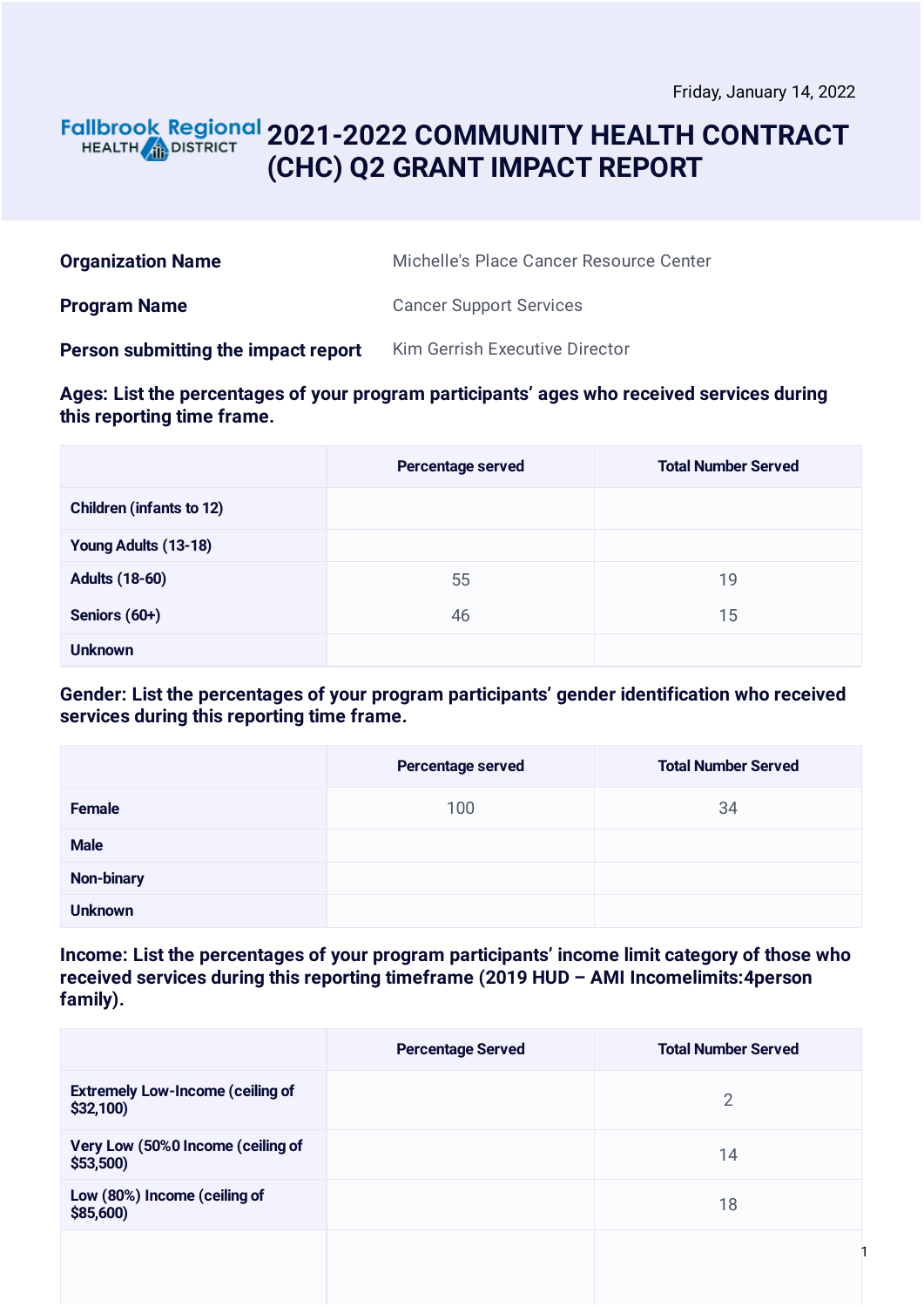|                                  | <b>Percentage Served</b> | <b>Total Number Served</b> |
|----------------------------------|--------------------------|----------------------------|
| <b>Higher than listed limits</b> |                          |                            |
| <b>Unknown</b>                   |                          |                            |

**benefited (participant/client)from this program:**

# **GOALS & OBJECTIVES**

### **Goal 1 & Objectives: From your application, please provide your measurable outcomes for each of your stated objectives.**

The Cancer Support Program will provide 75 cancer patients within the FRHD with at least five resources per person that they need while going through cancer.

This Quarter we served 34 cancer patients with 78 resources. This is an average of 2.3 resources per person. Although we have not met our goal this quarter of providing at least five resources per person, we are exceeding our objective of reaching 75 cancer patients within the year. We anticipate meeting our average of five resources per person by year end.

Additionally, we anticipate exceeding the objective of providing 375 resources to cancer patients within the year.

Our Community Health Worker is currently creating the surveys that will be given to all those who have received resources from Michelle's Place. We anticipate surveying clients once they have utilized one resource, after they are finished with treatment and a survey after they attend a program to determine what District clients would benefit from the most.

Results from these surveys will be part of the fourth quarter grant report.

In person support groups and programs will start in 3rd quarter and we look forward to serving the community directly.

#### **Goal 2 & Objectives: From your application, please provide your measurable outcomes for each of your stated objectives.**

Goal: Educate the residents of the FRHD on early detection of cancer, provide information on cancer screenings available and the cancer resources available to families dealing with cancer.

In person groups and programs will begin at the Wellness Center in third quarter. We anticipate meeting this goal through educational seminars and programs hosted at the Center.

We have not yet hosted a breast screening event however two events are planned this year with the Fallbrook Family clinic. We look forward to providing at least 20 women with mammogram screenings.

## **PARTICIPANT SUCCESS STORY**

## **Participant Success Story:**

'Bob's wife passed away from cancer. We had helped her previously so he wanted to donate her hats and scarves so someone else could use them. He brought them to the Fallbrook Regional Healthcare district offices where Michelle's Place provides support to cancer patients in the district one day a week.'

# **ACKNOWLEDGEMENT**